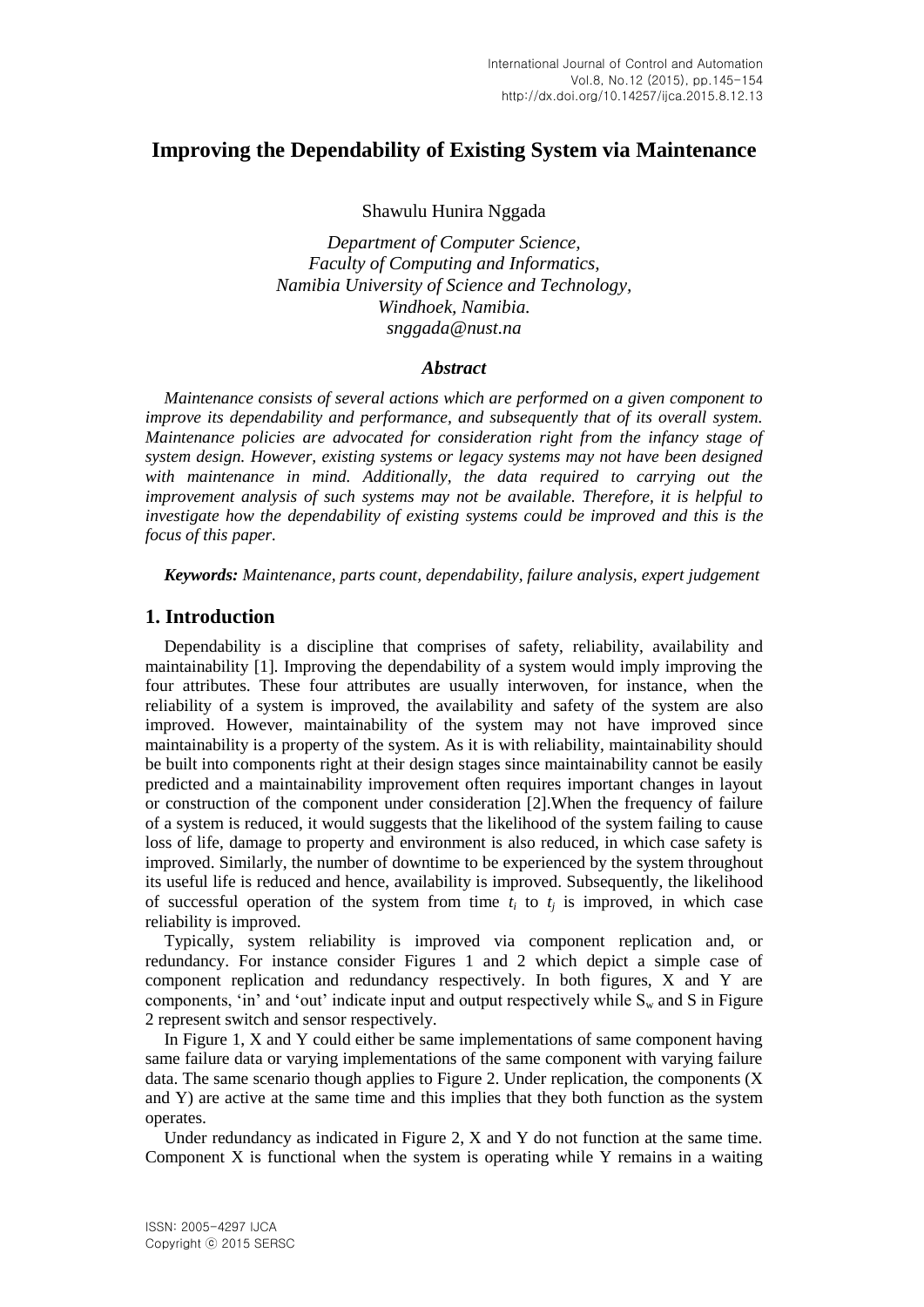state and only functions when X has been identified to have failed. The manner in which X is detected to have failed is when the sensor S detects no output from X while the system is operating. The sensor S then activates the switch  $S_w$ .



**Figure 1. Component Replication Figure 2. Component Redundancy**

The limitations of such architecture are increase in weight and size. Additionally, they also add to the design complexity of the system by increasing the number of components. One of alternative approaches to improving dependability is via maintenance.

Maintenance refers to set of actions taken to retain a system in or restore a system to its operational state when the actions are performed according to prescribed procedures and standards. The term retain refers to keeping the system functional when failure has not occurred. Restore refers to bringing back the system into its functional state after a failure has occurred. The former is referred to as preventive maintenance (PM) while the latter corrective maintenance (CM). In order to get the best performance or reliance out of a system, PM is usually performed periodically. Typically, when a component is maintained its condition is improved. It has been shown by Nggada *et al.*, [3] that maintenance improves (i) the reliability of components and consequently the system, and (ii) the availability of components and consequently the system. Similarly, according to Moghaddam and Usher [4] maintenance activities improve the overall reliability and availability of a system. When maintenance activities are performed on a component, this reduces the occurrence of failure [5] and hence, improves the safety of the system.

The dependability analysis of a system right from its infancy stage through to completion where presumably there is availability of failure data is fairly straightforward. For existing systems such as those that have been procured and are being used in industries where the manufacturer has not provided such data to the client, it becomes a difficult task. Improving the dependability of systems under such scenario is the focus of this paper. Thus, this paper is organised as follows. Preventive maintenance is discussed in Section 2, followed by a discussion on failure data in Section 3. The elicitation of failure data in the absence of its availability is then discussed in Section 4. Finally, conclusions are drawn in Section 5.

## **2. Preventive Maintenance**

Maintenance consists of several activities such as lubricating, adjusting/calibrating the position or load carried to mating parts, tightening loosed parts, cleaning dust, jam and rust, etc [6]. Under preventive maintenance policy, the maintenance actions on a given component are performed at intervals referred to as PM time  $T_p$ . This implies that the PM time for all the components may differ. To illustrate this, Figure 3 is a series system with five components; X1..X5. Each of these components has a PM time as arbitrarily represented in Figure 4.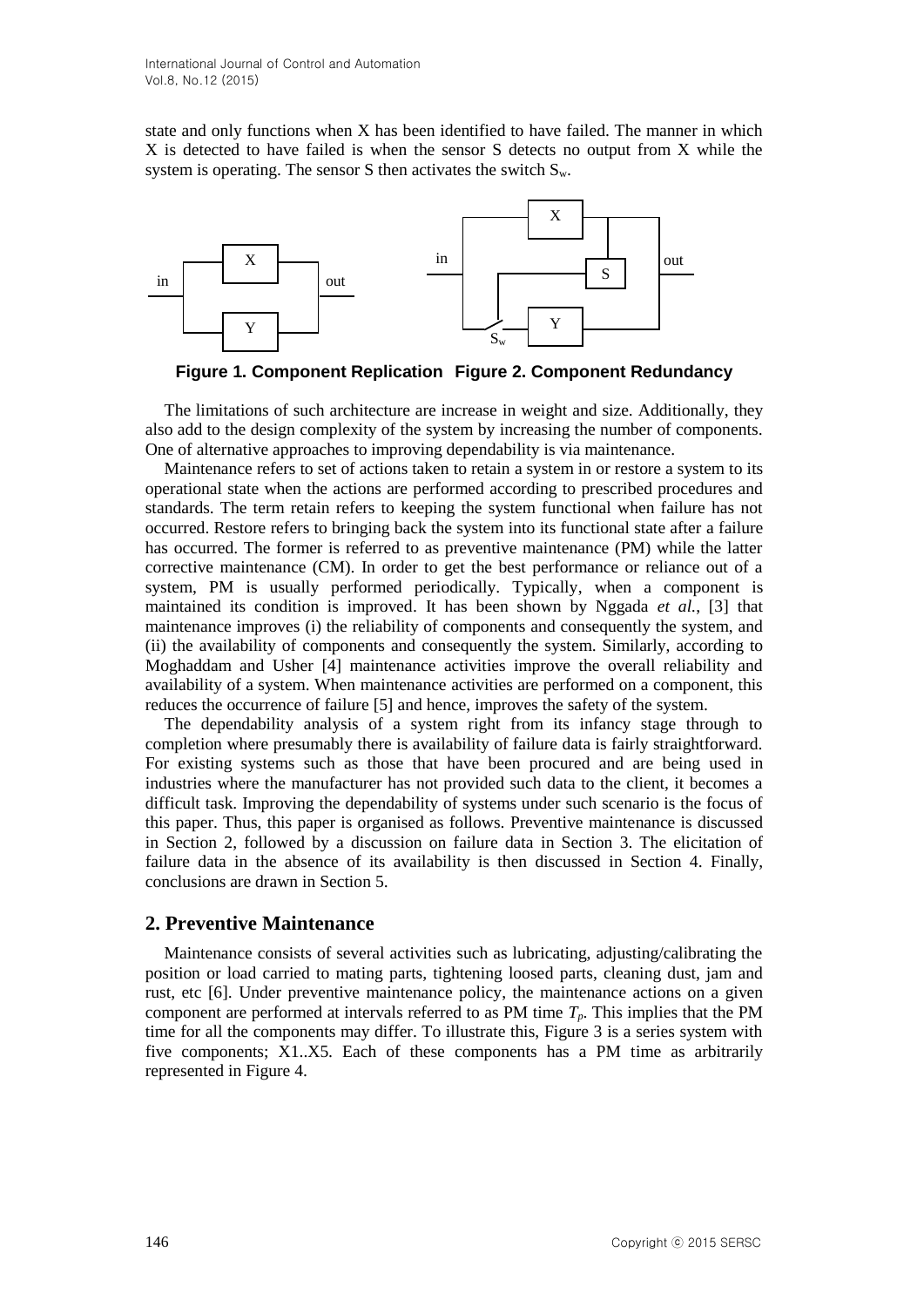

**Figure 3. Series System**



**Figure 4. Series System Components and PM Times**

PM scheduling (PMS) is represented as follows.

 $PMS = \{T_{p1}, T_{p2}, T_{p3}, ..., T_{p(m-1)}, T_{pm}\}$ 

Where:  $T_{pi}$  is the PM time for the *i-th* component;  $i = 1..m$ .

*m* is the number of components of the system

Hence, the representation of the PM scheduling of Figure 4 is as follows.

 $PMS = \{27, 25, 31, 11, 44\}$ 

The PM scheduling above does not follow any defined pattern. Nggada *et al.*, [3] established that the PM time of a component can be expressed as shown in equation 1.

$$
\begin{aligned} T_{pi} \\ &= \alpha_i T \end{aligned} \tag{1}
$$

Where:  $\alpha_i$  is the coefficient of maintenance interval (CoMI) for the *i-th* component

T is the system's shortest PM interval

The system's shortest PM interval takes into account the component that fails most often in the system. Hence it is chosen such that it does not exceed (i) the mean time to failure (MTTF) of the component when the maintenance policy is a perfect one, or (ii) the mean time between failures (MTBF) of the component when the maintenance policy is an imperfect one. Under perfect maintenance, the condition of a component is restored to as good-as-new (GAN) while under imperfect maintenance, the condition is improved to a certain degree. However, if the maintenance actions are not carried out properly, the condition of the component could be as bad-as-old (BAO); implying that the maintenance actions had no effect on the component. It is also possible that the condition of the component could be worse-than-old (WTO); implying that the maintenance actions did damage to the component.

According to Nggada *et al.*, [7], the CoMI for the *i-th* component lies between 1 and its maximum CoMI  $\alpha_{i\text{max}}$ ;  $1 \leq \alpha_i \leq \alpha_{i\text{max}}$ . The maximum CoMI is an integer value determined using equation 2 below [7].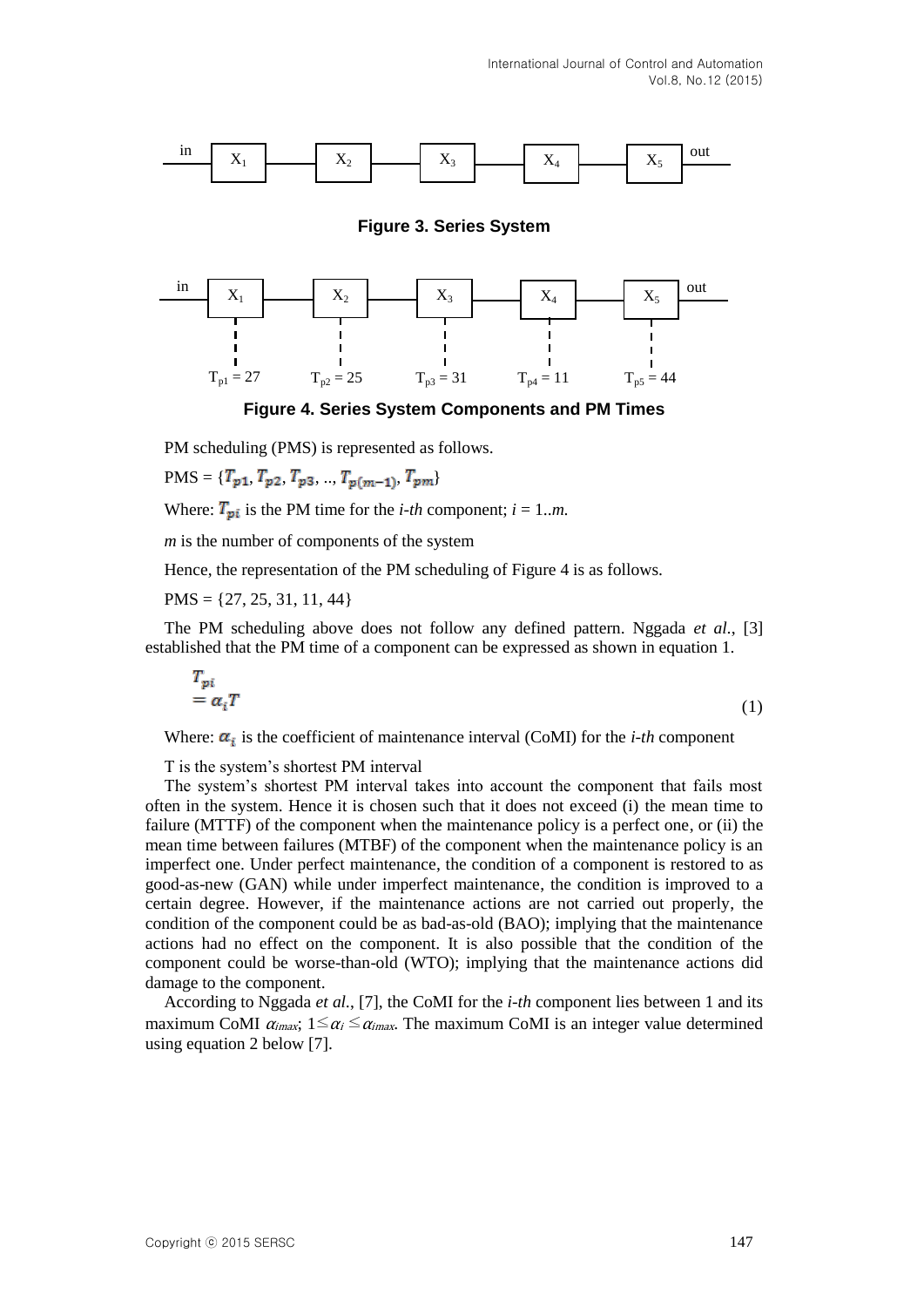International Journal of Control and Automation Vol.8, No.12 (2015)

$$
\alpha_{i\max} \newline \begin{cases}\n Q\left(\frac{AFT_i}{T}\right) & ; \ AFT_i \le RT \\
Q\left(\frac{RT}{T}\right) & ; \ AFT_i > RT\n\end{cases} \tag{2}
$$

Where:  $\dot{Q}$  is the integer quotient of the division

*RT* is the system risk time, also referred to as useful life

*AFT<sup>i</sup>* is the average failure time for the *i-th* component

The average failure time as seen in equation 2 is defined as follows.

$$
AFT_i = \begin{cases} MTTF_i & ; if under perfect maintenance policy \\ MTBF_i & ; if under imperfect maintenance policy \end{cases}
$$
(3)

Assuming the system's shortest PM interval is 10 ( $T = 10$ ), then Figure 5 illustrates the PM times of the series system.



**Figure 5. Comi Based System Components PM Time**

The PM scheduling follows a particular pattern in line with equation 1 and could be represented in terms of CoMI as shown below since  $\overline{T}$  is a constant.

 $PMS = \{2, 2, 3, 1, 4\}$ 

As mentioned earlier, one of challenges of existing systems is the availability of failure data especially the MTTF or MTBF. Hence, it is difficult to stochastically determine the CoMI and consequently the PM time as illustrated by Nggada *et al.*, [7]. In respect of this, there is need to investigate the elicitation of failure data in the absence of one. Therefore, the next section discusses failure data.

### **3. Failure Data**

A system model is the design representation of an actual system and therefore, analysis performed on the model would be applicable to the actual system. The design would consist of components and sub-systems or even sub-sub-systems. A detailed design would consist of broken-down sub-systems design into their constituent components. A complex system would usually consist of either several sub-systems or numerous components, or both. To analyse the system model for one or more of dependability attributes such as reliability, availability, safety or maintainability, the model is augmented with failure data [8]. Additional requirements to the analysis may also suggest cost analysis such as those illustrated by Nggada *et al.*, [7] in optimising preventive maintenance schedules and architecture. Thus, in this case the failure data would also include cost.

Typically the failure data of a component whose dependability is to be improved via maintenance would consist of the following.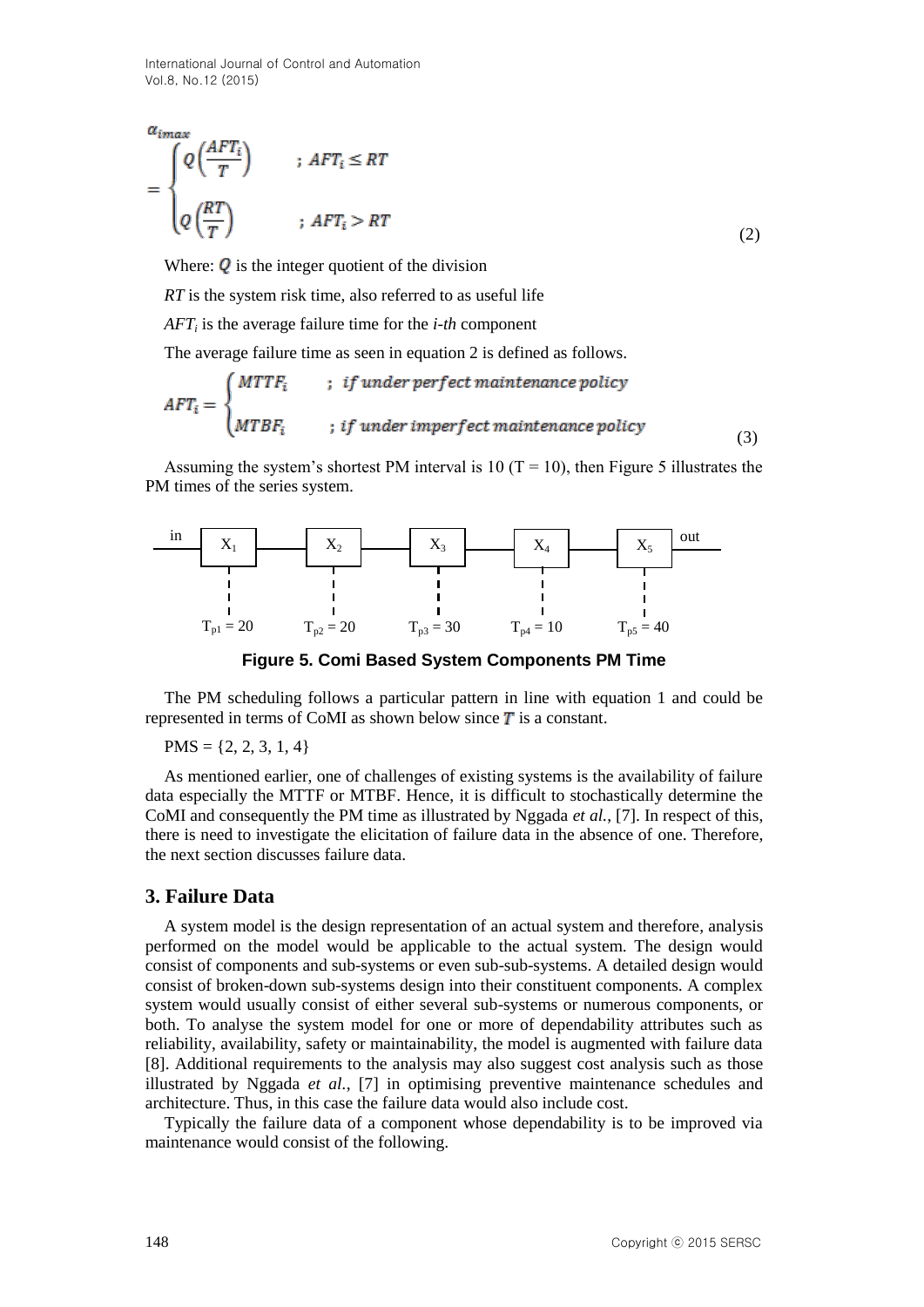• Cost of the component when it was new

Cost of performing maintenance actions on the component  $-$  this could include cost of repair or cost of replacement as appropriate.

- Mean time to failure  $(MTTF)$  for non-repairable component
- Mean time between failures (MTBF) for repairable component

More failure attributes could be added to those enumerated above depending on requirements. The above are generic to maintenance problem. Other maintenance parameters are usually derived from the MTTF or MTBF. However, none of these may be available especially for existing systems.

If the dependability attribute of the overall system is to be evaluated through synthesised fault tree which is supported by HiP-HOPS [9] then each component will have logical expression of failure behaviour. HiP-HOPS defines a language for the description of failure behaviour at component level, and in its basic version the failure behaviour is specified as a list of internal failure modes of the component and a list of deviations of parameters as they can be observed at component outputs [3]. HiP-HOPS is a state-of-the-art compositional system dependability analysis technique and offers a significant degree of automation [10]. It was first developed by Papadopoulos and McDermid [9].

## **4. Elicitation of Failure Data**

In the absence of available data or complete data regarding the MTTF or MTBF of the components of a system, there are methods that could be used to determine such data. Although this may not be an exact figure to the actual MTTF and, or MTBF it provides an approximation with which the engineer could use to evaluate the system.

#### **4.1. Parts Count Prediction Method**

Under certain circumstances there may be available data that could be used to estimate the required and missing data. One of such methods which could be adopted to improving the dependability of existing systems is parts count prediction method. The parts count method assumes the time to failure of the parts (components) is exponentially distributed [11]. This method is useful when the engineer is aware of the (actual or estimated) number of components in the system and their types. A component type provides a generic type of function. Components which are designed to generically provide same function are categorised under the same type.

The parts count prediction method is used to approximate the failure rate of a system. Failure rate is defined in terms of MTTF or MTBF. Failure rate is the inverse of MTTF or MTBF as appropriate. The technique used is to multiply the number of components in each component type by the generic failure rate of the component type. The individual products are then summed to give the approximate failure rate of the system. This value can then be used in performing other evaluations of the system. The general model used for this method as expressed in MIL-HDBK-338B [11] is shown in equation 4 below.

$$
\lambda_s
$$
  
= 
$$
\sum_{i=1}^n N_i (\lambda_{Gi} \pi_{Qi})
$$
 (4)

Where:  $\lambda_{\rm s}$  is the approximated system failure rate.

 $\boldsymbol{n}$  is the number of component types.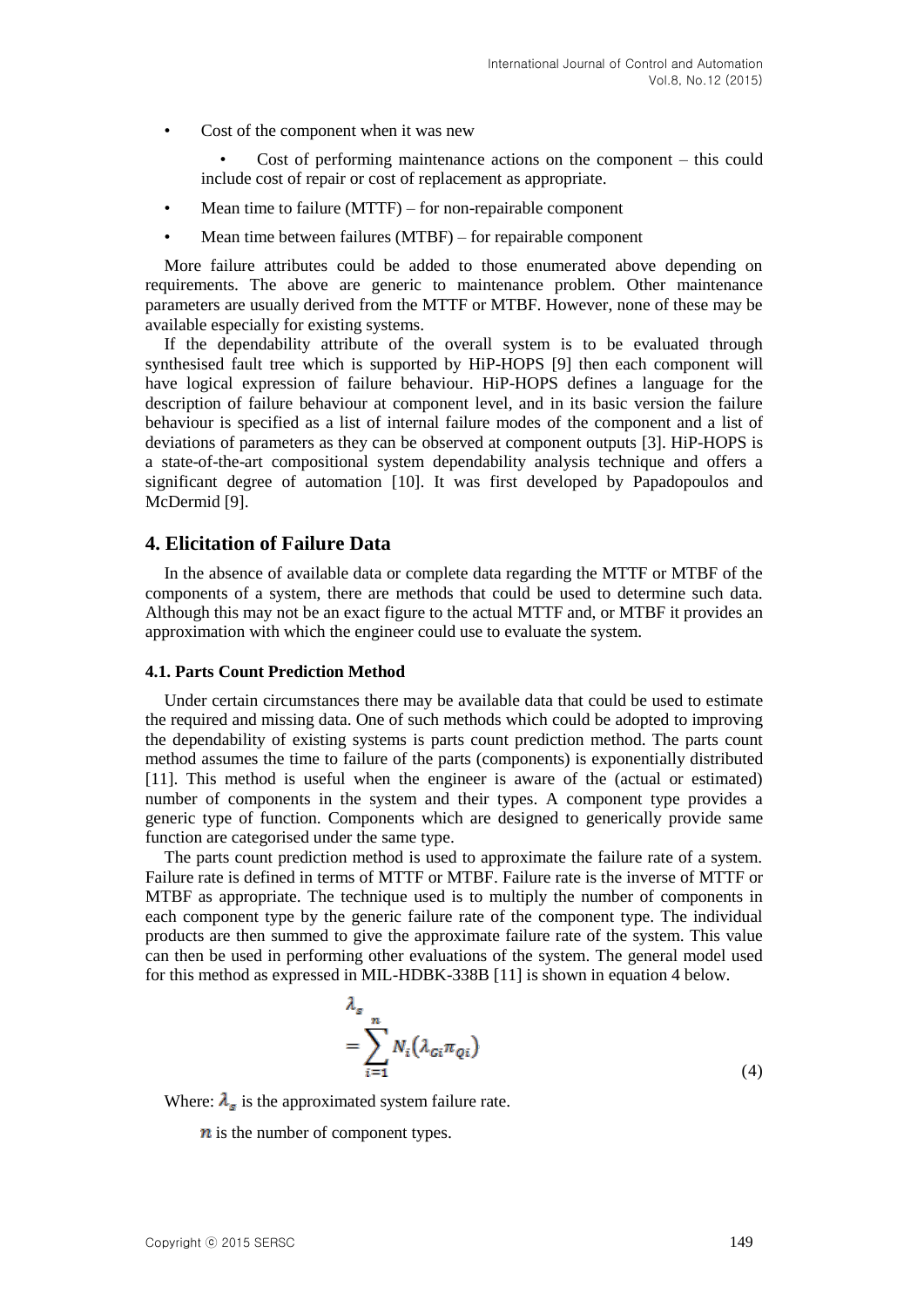$N_i$  is the number of components for the *i-th* component type.

 $\lambda_{Gi}$  is the generic failure rate for the *i-th* component type.

 $\pi_{oi}$  is the quality factor for the *i-th* component type.

The quality factor refers to the level of function or performance that the component can still provide. The quality factor data could be assumed or predicted by the engineer if it does not exist. However, the generic failure rate for a component type and the quality factor data could be obtained from manufacturer's data [11].

Certain portions of the parts count method prediction could be applied in the approximation of the average failure time (AFT) of a component. This is illustrated in equation 5.

$$
AFT_i
$$
  
=  $\frac{1}{\lambda_{Gi}\pi_{Qi}}$  (5)

Where:  $\overline{AFT_i}$  is same as stated in equation 2; the average failure time for the *i-th* component

#### **4.2. Expert Judgement**

The parts count prediction method uses trace of data such as the generic failure rate of component type to predict AFT. Under certain scenarios, there may be complete lack of trace of any form of failure data. The elicitation of the failure data then becomes more challenging and in general expert judgement is employed. The role which the expert plays is to subjectively suggest the MTTF or MTBF of the component informed by knowledge and experience about the component. If there is certainty regarding the opinion of a single expert then there is no need to seek for further experts' opinion. However, in most cases opinions will be sought from several experts. In such cases, the different opinions are aggregated (or combined) to give the final value. There are existing approaches that are used to aggregate opinions from several experts, such as linear opinion approach [12], logarithmic opinion pool [13], and Bayesian approach [14, 15]. The linear opinion pool is investigated in this paper, from which its applicability in preventive maintenance is modeled.

**4.2.1. Linear Opinion Pool:** Most of the solutions to the aggregation problem require that each individual's opinion be encoded as a subjective probability distribution [12]. Subjective probability distribution is also referred to as subjective probability measure. Such individual probability measures are then combined into a single probability measure. One of ways to achieving this is through linear opinion pool. Assuming k subjective probability measures  $P_1$ ,  $P_2$ , ..,  $P_k$ , equation 5 is a model which could be used to combine such subjective opinions [12, 13].

$$
P(\theta)
$$
  
=  $\sum_{j=1}^{k} w_j P_j$ 

(6)

Where:  $\theta$  is a vector of subjective probability measures;  $\theta = (P_1, P_2, \dots, P_{k-1}, P_k)$ .

 $P(\theta)$  is the combined (aggregated) probability measure.

k is the number of experts; implying the number of subjective probability measures.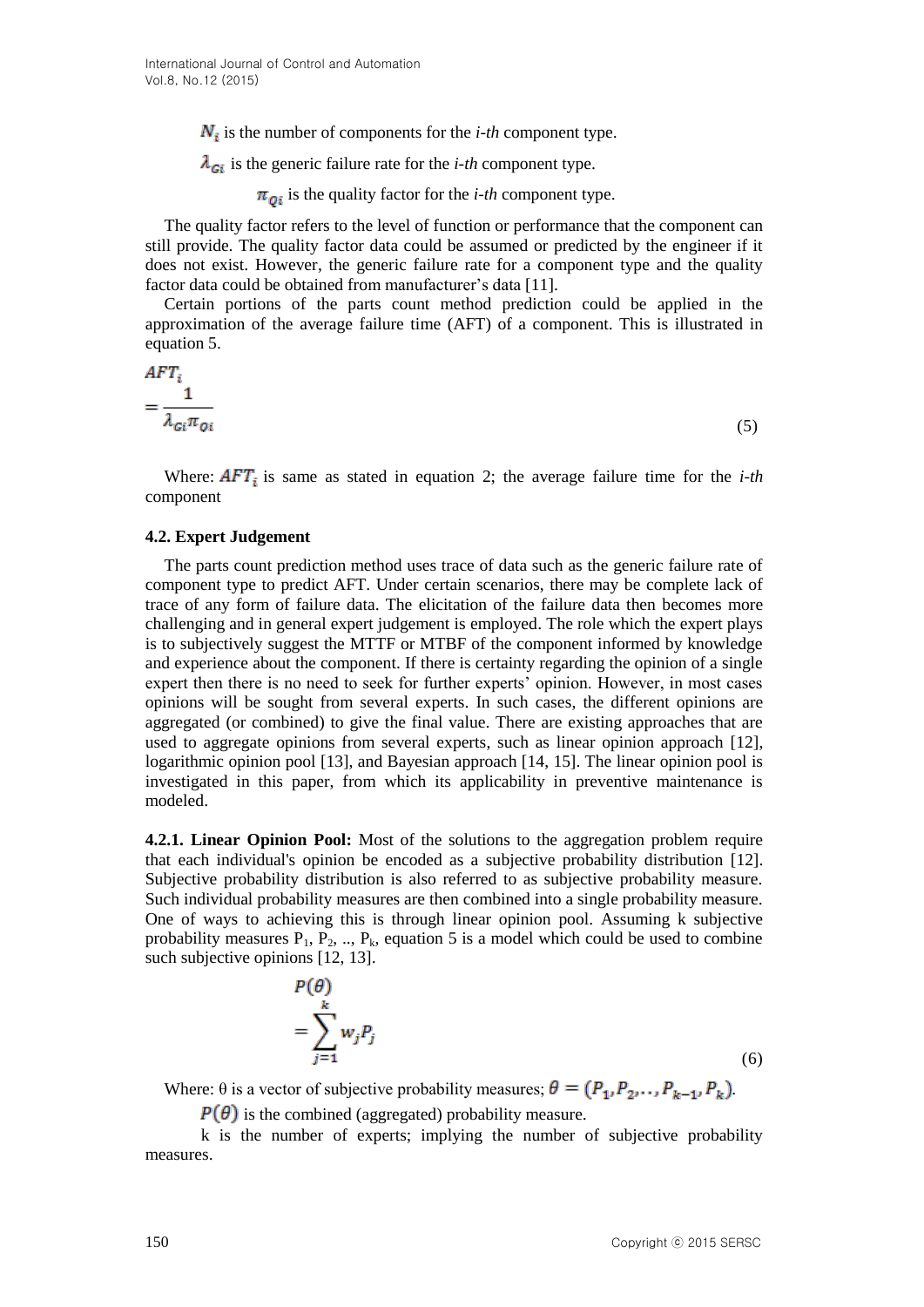$\mathbf{P}_i$  is the *j-th* subjective probability measure from the *j-th* expert.

 $w_i$  is the relative quality of the *j-th* subjective probability measure.

It could be observed that the linear opinion pool is a weighted linear combination of the experts' subjective probability measures and as such it is easily understood and calculated [13]. The source of information consulted by the expert is one of parameters which could influence the value of the weight. Another factor is the level of knowledge and experience of the expert. However, the total weight must be equal to one as illustrated in equation 6 [12]. There is currently no suggestion in literature that a weight cannot have a negative value if need be.

$$
\sum_{j=1}^{k} w_j
$$
  
= 1 (6)

The approach of combining expert judgements as illustrated in equation 5 could be applied in the elicitation of the AFT (MTTF or MTBF) of a component from where its PM time could be derived. Therefore, in terms of preventive maintenance, equation 5 could be adopted as shown in equation 7.

$$
AFT
$$
  
= 
$$
\sum_{j=1}^{k} w_j AFT_j
$$
 (7)

Where:  $\overline{AFT_i}$  is the average failure time (MTTF or MTBF) specified by the *j*-th expert.

 $0 \lt w_j \lt 1$ ;  $j > 1$  and equation 6 applies.

However, estimating the quality level in terms of percentage is much easier than picking a value between 0 and 1. Hence, the level of quality for each expert's subjective probability measure can be specified in percentage while a model that converts it into its equivalent value between 0 and 1 is applied. This is modeled as follows.

Let  $P_i$  be the percentage quality level of expert j.

Let  $S_p$  be the total sum of the percentage qualities from k experts.

Then:

$$
S_p
$$
  
= 
$$
\sum_{j=1}^{k} P_j
$$
 (8)

The quality level for each expert can then be calculated as follows.

$$
\frac{w_j}{S_p} = \frac{P_j}{S_p} \tag{9}
$$

The linear opinion pool's modeling as it relates to preventive maintenance is a bit more complicated than the parts count analysis. Therefore, Table 1 demonstrates using arbitrary values how the linear opinion pool works as applied to preventive maintenance time. It consists of 6 experts each with his or her own subjective AFT. The expert combining the experts' opinions then provides the percentage quality level for each expert opinion. Equation 8 is used to obtain the total sum of the percentage quality level  $S_p$ ; giving 486 as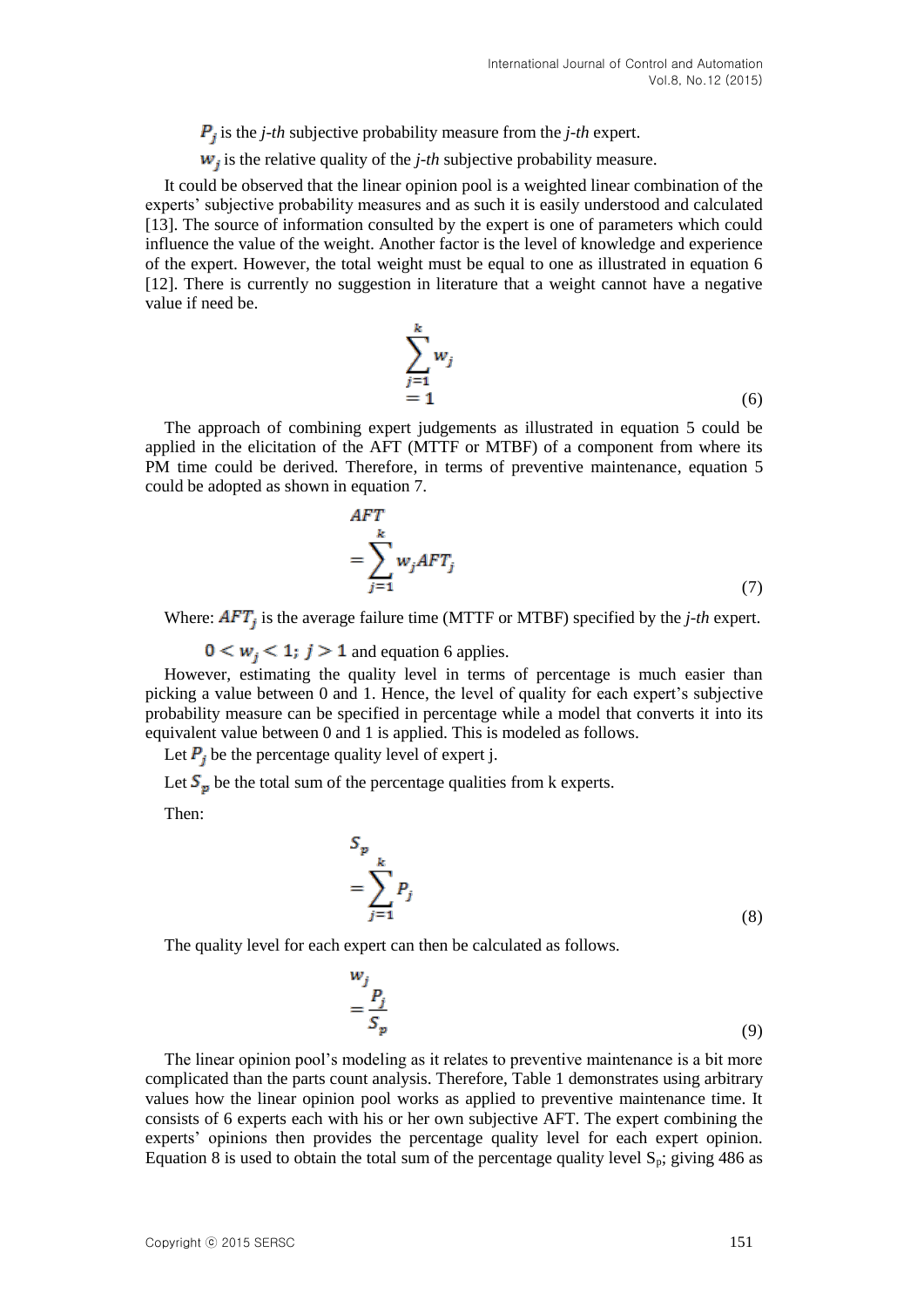shown in the table. Equation 9 is then used to obtain the quality level for each expert  $w_j$ , the summation of these gives 1 as desired. The combined subjective AFT is then evaluated using equation 7; giving 450.1282051 time units as shown in the table.

| Expert $j$       |       |                |       |                |       |       |              |
|------------------|-------|----------------|-------|----------------|-------|-------|--------------|
| $(j = 16)$       |       | $\overline{2}$ | 3     | $\overline{4}$ | 5     | 6     | <b>Total</b> |
| Subjectiv        |       |                |       |                |       |       |              |
| $e$ $AFT_i$      | 300   | 500            | 400   | 450            | 520   | 470   | 2640         |
| Percenta         |       |                |       |                |       |       |              |
| ge Quality       |       |                |       |                |       |       |              |
| Level $P_i$      | 60    | 90             | 70    | 75             | 92    | 81    | 468          |
| Quality          | 0.128 | 0.192          | 0.149 | 0.160          | 0.196 | 0.173 |              |
| level $w_i$      | 21    | 31             | 57    | 26             | 58    | 08    |              |
| <b>Aggregat</b>  | 38.46 | 96.15          | 59.82 | 72.11          | 102.2 | 81.34 | 450.1282     |
| ed $(w_i AFT_i)$ | 15    | 38             | 91    | 54             | 22    | 62    | 05           |

**Table 1. PM Time Elicitation from Linear Opinion Pool**

Although the values used are arbitrary, the evaluations suggest the validity of the approach and the models. Hence, the approach could be used for the elicitation of component average failure times which could then be used in analysis to improve the dependability of a system.

# **5. Conclusions**

The unavailability of failure data especially the average failure time (mean time to failure – MTTF or mean time between failures - MTBF) is a challenge in the dependability analysis of a system. In preventive maintenance the MTTF or MTBF could be used in determining the preventive maintenance (PM) time of a given component. Such PM time is then used in analysing system requirements.

This paper has investigated existing approaches through which expert opinion is used in the elicitation of missing data. In particular, parts count analysis and linear opinion pool were investigated, and models as applicable in preventive maintenance were developed. The model developed using the approach of parts count analysis is straightforward. However, the one developed based on linear opinion pool approach is a bit more complicated, and its evaluation suggested its validity and applicability in preventive maintenance.

Further work is required in the following areas.

- Inclusion of several expert opinions in the parts count analysis approach
	- Investigation of the applicability of Bayesian approach in the elicitation of failure data

## **References**

- [1] N. Storey, "Safety-critical Computer Systems", Addison Wesley Longman, London, **(1996)**.
- [2] A. Birolini, "Reliability Engineering: Theory and Practice (5th Ed)", Springer, Berlin, **(2007)**.
- [3] S. H. Nggada, D. J. Parker and Y. I. Papadopoulos, "Dynamic Effect of Perfect Preventive Maintenance on System Reliability and Cost Using HiP-HOPS, IFAC-MCPL 2010, 5th Conference on Management and Control of Production and Logistics", (2010a) September, Coimbra, Portugal, IFAC Proceedings Volumes (IFAC-PapersOnline), pp. 204-209, ISSN: 14746670
- [4] K. S. Moghaddam and J. S. Usher, 'Preventive Maintenance and Replacement Scheduling for Repairable and Maintainable Systems Using Dynamic Programming", Computers & Industrial Engineering. Vol. 60, no. 4, **(2011),** pp. 654-665.
- [5] L. Doyen and O. Gaudoin, "Classes of Imperfect Repair Models Based on Reduction of Failure Intensity or Virtual Age", Reliability Engineering and System Safety. Vol. 84, **(2004)**, pp. 45–56.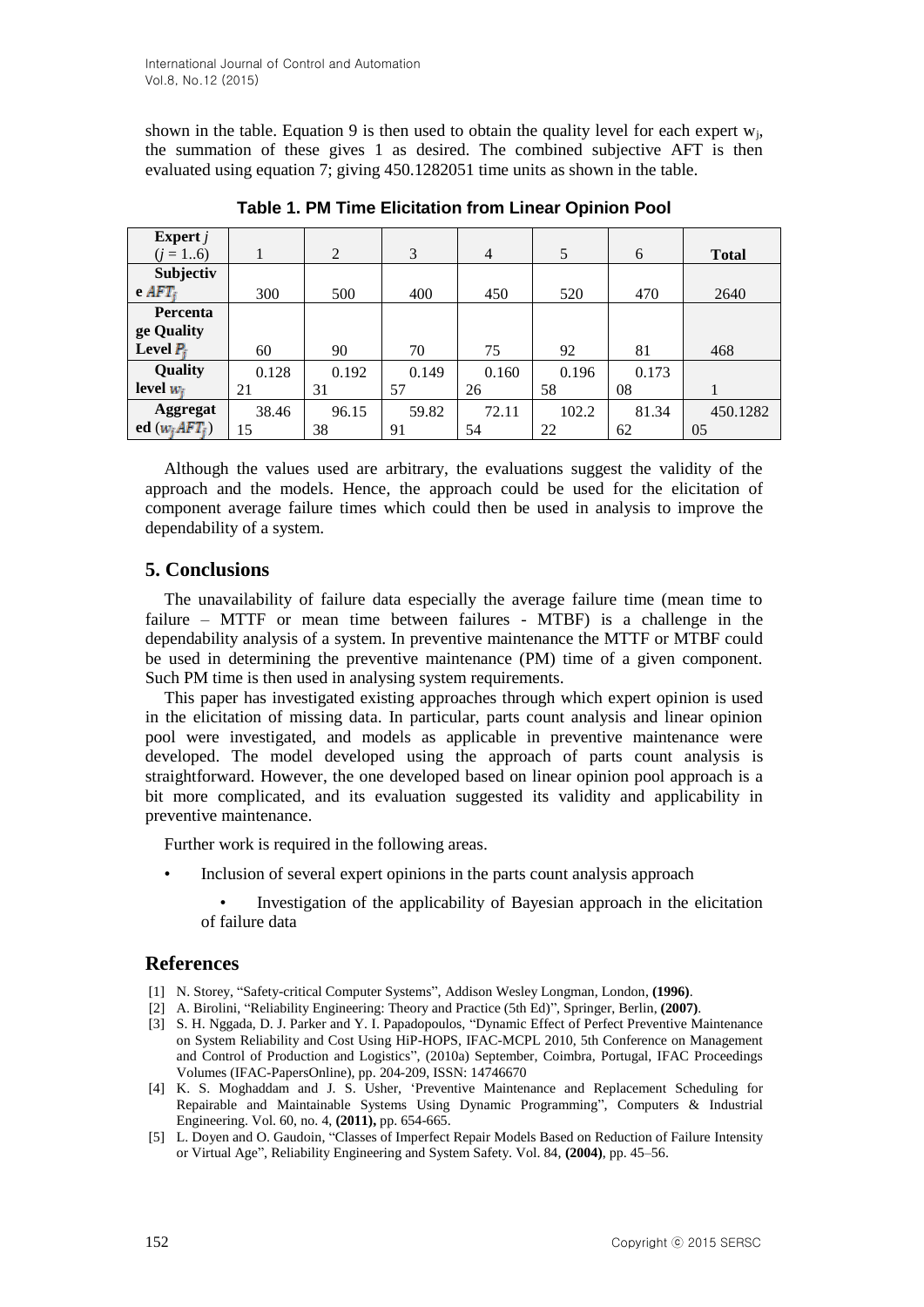- [6] Y. Tsai, K. Wangb and L. Tsai, "A Study of Availability-centered Preventive Maintenance for Multicomponent Systems", Reliability Engineering and System Safety, Vol. 84, **(2004)**, pp. 261–270.
- [7] S. H. Nggada, Y. I. Papadopoulos and D. J. Parker, "Combined Optimisation of System Architecture and Maintenance", 4th IFAC Workshop on Dependable Control of Discrete Systems, 4 – 6 September 2013, University of York - UK, IFAC Proceedings Volumes (IFAC-PapersOnline), Vol. 4, no. 1, **(2013)**, pp. 25-30, ISSN: 1474-6670, DOI: 10.3182/20130904-3-UK-4041.00026.
- [8] I.P. Wolforth, "Specification and Use of Component Failure Patterns", PhD Thesis, University of Hull, UK, **(2010).**
- [9] Y.I. Papadopoulos and J.A. McDermid, "Hierarchically Performed Hazard Origin and Propagation Studies", In: 18th International Conference in Computer Safety, Reliability and Security, Toulouse, France, **(1999)**, pp139-152.
- [10] S. H. Nggada, Y. I. Papadopoulos and D. J. Parker, "Extending HiP-HOPS with Capabilities of Planning Preventative Maintenance, In: Strategic Advantage of Computing Information Systems in Enterprise Management", Edited M. Sarrafzadeh, Volume Containing Revised Selected Papers from the International Conference in Computer Systems and Information Systems in 2009 & 2010, Chapter 17, pp. 231-242, ISBN: 978-960-6672-93-4 (2010b).
- [11] MIL-HDBK-338B, "Military Handbook: Electronic Reliability Design Handbook [online]", Accessed 23 October 2013], Available[: http://www.sre.org/pubs/Mil-Hdbk-338B.pdf,](http://www.sre.org/pubs/Mil-Hdbk-338B.pdf) **(1998)**.
- [12] C. Genest and J. V. Zidek, "Combining Probability Distributions: A Critique and Annotated Bibliography", Statistical Science, Vol. 1, No. 1, **(1986),** pp. 114-148.
- [13] R. T. Clemen and R. L. Winkler, "Combining Probability Distributions from Experts in Risk Analysis", Risk Analysis, Vol. 19, No. 2, **(1999),** pp. 187-203.
- [14] F. Ouchi, "A Literature Review on the Use of Expert Opinion in Probabilistic Risk Analysis", World Bank Policy Research Working Paper 3201, February, **(2004).**
- [15] I. Albert, S. Donnet, C. Guihenneue-Jouyaux, S. L. Choy, K. Mengersen and J. Rousseau, Combining Expert Opinions in Prior Elicitation, Bayesian Analysis, Vol. 7, No. 3, **(2012),** pp. 503–532.

#### **Author**



**Shawulu Hunira Nggada** has PhD in Computer Science and PGDp in Research Training both from University of Hull - UK, MSc Software Engineering from University of Bradford - UK and B. Tech (Hons) in Computer Science from Abubakar Tafawa Balewa University, Nigeria. He has Chartered IT Professional membership of BCS The Chartered Institute for IT, Chartered Engineer membership of Engineering Council – UK. He is also a member of Nigeria Computer Society, IEEE Reliability Society and ACM. He is currently a Deputy Director in Computer Science at Namibia University of Science and Technology.